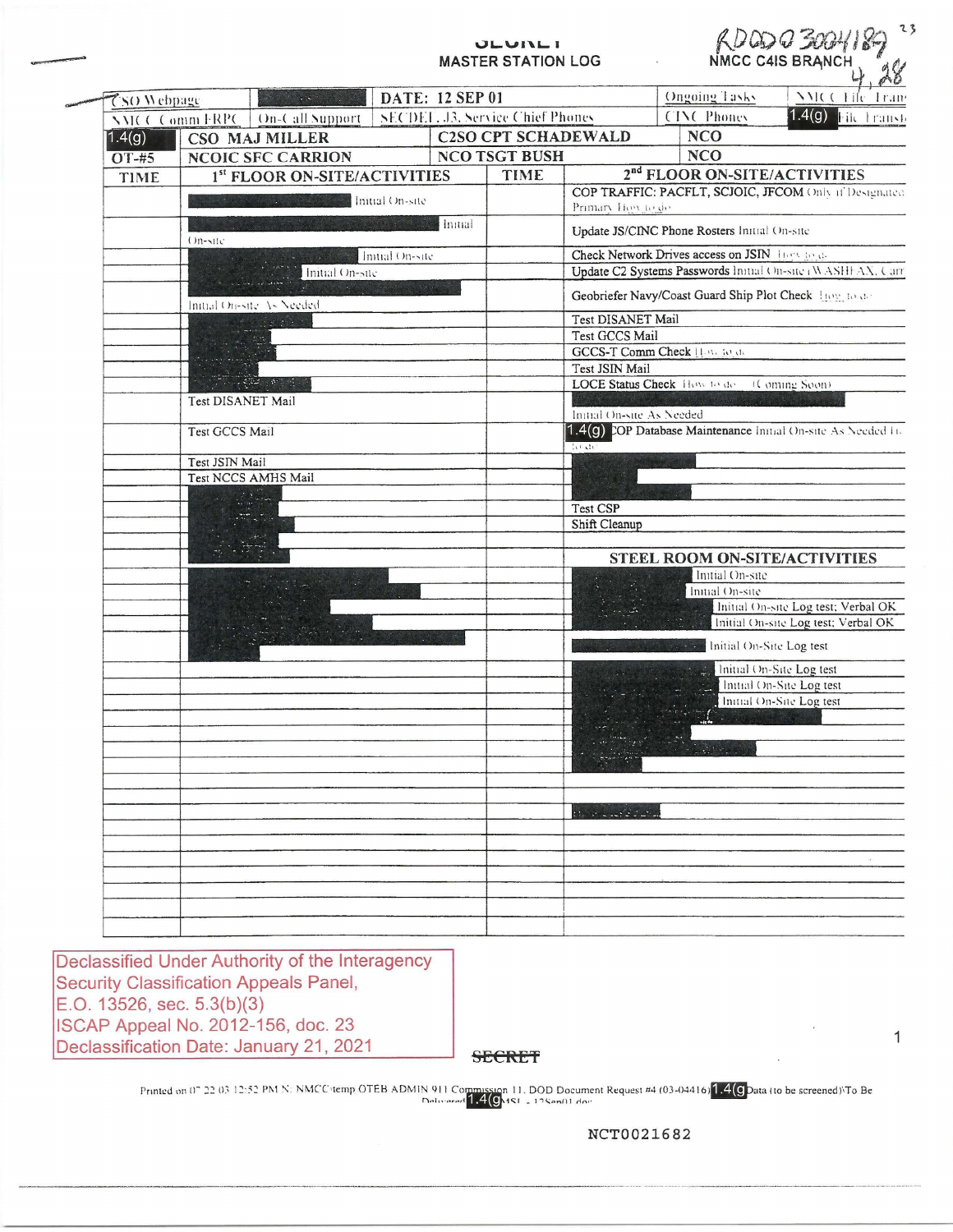# NMCC C4IS BRANGH

### **JLVILLI MASTER STATION LOG**

| TIME(Z)  | <b>SUBJECT</b>                           | <b>STATUS</b>   | <b>REMARKS</b>                                                                                                                                                                                                                                                   | <b>INIT</b> |
|----------|------------------------------------------|-----------------|------------------------------------------------------------------------------------------------------------------------------------------------------------------------------------------------------------------------------------------------------------------|-------------|
| 0001Z    | <b>RADAY</b>                             |                 | 0T-5 BEGINS NEW RADAY.                                                                                                                                                                                                                                           | SBB.        |
| 02002    | <b>RELIEF STATUS</b>                     |                 | OT-5 RELIEVED OF WATCH. STATUS OF CIRCUITS: MSL-B: NONE<br>MSL-A: NONE MONITOR: NONE                                                                                                                                                                             | - SBB       |
| 0200Z    | <b>RELIEF STATUS</b>                     |                 | OT-4 ASSUMES DUTIES OF WATCH. STATUS OF CIRCUITS: MSL-B.<br>NONE MSL-A; NONE MONITOR; NONE                                                                                                                                                                       | T.AK        |
| 0250Z    | STRATCOM EPC 22L1                        | $DN$ ( $INFO$ ) | NMCC REPORTS STRATCOM SITE-C INOP ON EPC 22L1                                                                                                                                                                                                                    | EAK.        |
| 04352    | CNO OPS NOTES                            | INF()           | NAVY WILL NOT BE POSTING CNO OPS NOTES. INFO PASSED TO<br>NMCC CWO.                                                                                                                                                                                              | EAK         |
| 1145Z    | RELIEF STATUS                            |                 | OT-4 RELIVED OF WATCH, STATUS OF CIRCUITS: MSL-B; NONE<br>MSL-A. NONE MONITOR: NONE                                                                                                                                                                              | <b>TWM</b>  |
| 11467    | <b>RELIEF STATUS</b>                     |                 | OT-5 ASSUMES DUTIES OF WATCH. MAJOR MILLER, LCDR<br>HOLLOWELL, CPT SCHADEWALD, SFC CARRION, AND TSGT BUSH<br>PRESENT FOR DUTY. STATUS OF CIRCUITS: MSL-B; NONE MSL-A;<br>NONE MONITOR: NONE                                                                      | TWM         |
| 12007    | <b>NMCCLESCOM AOC</b><br>ALERTING 22DG   | DN.             | LATE ENTRY. CWO PNT REPORTED THAT 22DG, NAOC ALERTING<br>SYSTEM TO <b>AGO</b> WAS LOGGED OUT AT 111745Z SEP 01.                                                                                                                                                  | TWM         |
| 12267    | <b>NATIONAL ADDRESS</b><br>ALERTING 22DG | UP.             | MSGT LOFTUS NOTIFY LAST NIGHT THAT SYSTEM SHOWING<br>NORMAL CONDITION. SYSTEM CONTINUE TO SHOW GOOD ATT.                                                                                                                                                         | MC.         |
| i 1327Z  | 1.4(g)                                   |                 | NOTIFIED BY SURV OFFICER THAT 140<br>1.4(g)                                                                                                                                                                                                                      | TWM         |
| 13337    | STRATCOM EPC 22L1                        | DN              | LATE ENTRY 140<br>1.4(g)                                                                                                                                                                                                                                         |             |
|          |                                          |                 |                                                                                                                                                                                                                                                                  | MC          |
| $1426$ / | STRATCOM EPC 22L1                        | UP              | 1.4(g)<br>PEFORMED LOOP<br>BACKS ON THEIR RESPECTIVE LINKS, CLEARING THE PATH AFTER<br>NORMAL UP COMPLETED.                                                                                                                                                      | MC.         |
| 1449/    | 1.4(g)                                   |                 | ADDO ADVISED THAT <b>ADDO</b><br>1.4(g)                                                                                                                                                                                                                          | <b>TWM</b>  |
| 1913/    | PERSONNEL UPDATE                         |                 | CPT SCHADEWALD DEPARTED <b>AGO</b> TO DRIVE BG BOSTICK BACK<br>TO THE PENTAGON. LTC EVETTS SAID IT WOULD NOT BE<br>NECESSARY FOR CPT SCHADEWALD TO RETURN LATER.<br>UNLESS<br>OT-5 STAY BECOMES EXTENDED. HOWEVER, WE DO NOT HAVE A<br>PROJECTED DEPARTURE DATE. | TWM         |
| 21277    | 4 (CI)<br>WO GRT-22<br>RADIO.            | DN.             | GRT-22 RADIO GIVE CONTINOUS AUDIBLE ALARM. NOTIFIED ITTI <sup>TH</sup><br>HELP DESK                                                                                                                                                                              | <b>TWM</b>  |
| 22007    | PERSONNEL STATUS                         |                 | CPT SCHADEWALD PHONE TO SAY HE ARRIVED HOME SAFELY<br>AFTER DROPPING BG BOSTICK OFF AT THE PENTAGON.                                                                                                                                                             | <b>TWM</b>  |
| 22597    | RELIEF STATUS                            |                 | OT-5 RELIVED OF WATCH. STATUS OF CIRCUITS: MSL-B; NONE<br>MSL-A: ONE, INFO TICKET ONGRT-22 RADIO MONITOR; NONE                                                                                                                                                   | TWM         |

 $\overline{2}$ 

### **SECRET**

Printed on 07.22.03.12.52 PM N. NMCC temp OTEB ADMIN 911 Commission 11. DOD Document Request #4 (03-04416  $\frac{24(9)}{24(9)}$  ata (to be screened) To Be

## NCT0021683